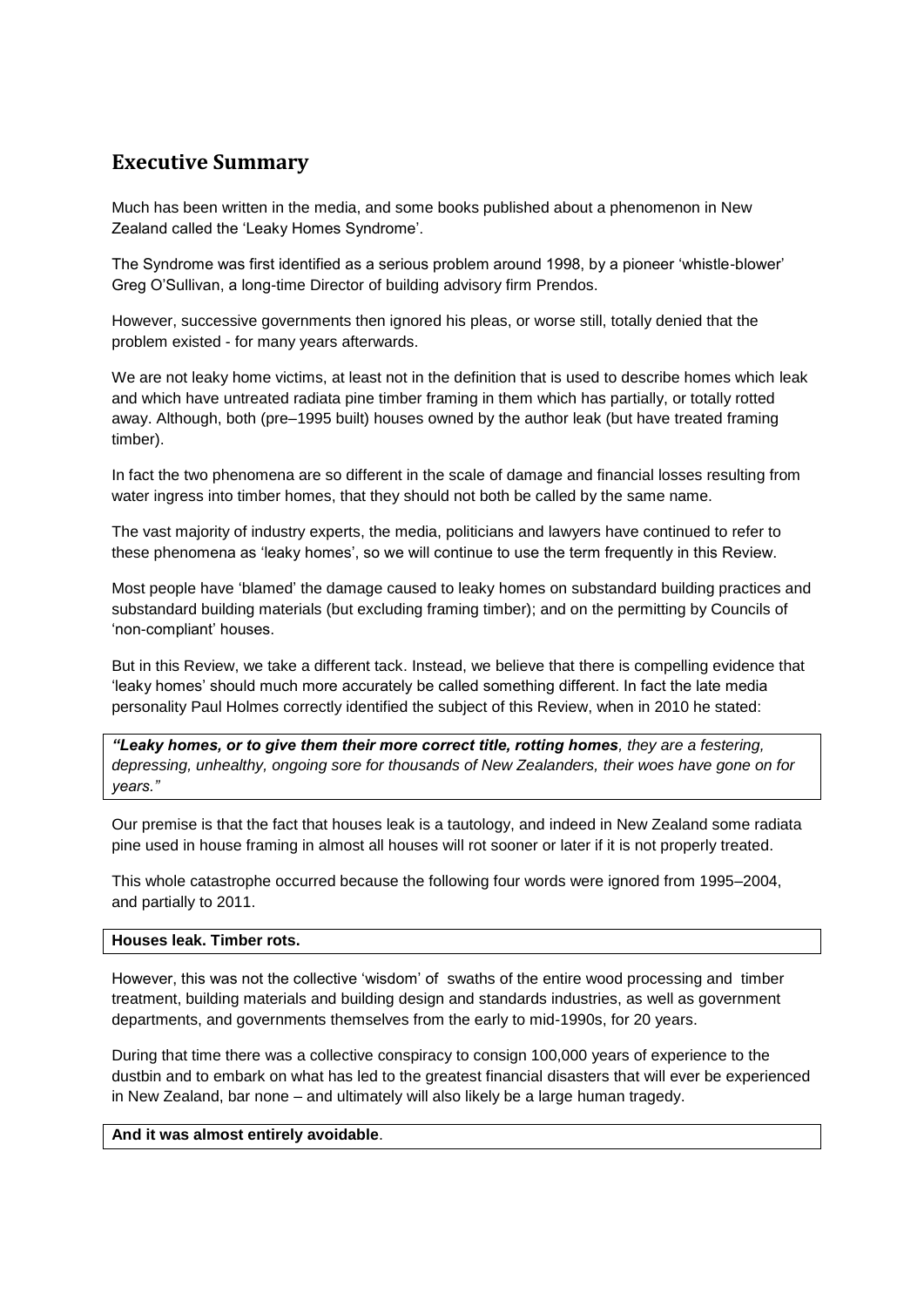Houses have been built using some wood in all continents for millennia. But many wood species in overseas countries are highly durable and very much less susceptible to decay, or houses are built differently, or they leak but only small components of houses are wooden, so leaks do not matter that much.

But the New Zealand housing industry was almost entirely premised on using framing timber for much of the construction. This even included in mid– and high–rise apartments, where timber framing and roof trusses were and are commonly used.

Early New Zealand houses were built using very durable and decay-resistant native species such as Kauri, Rimu, Matai and Totara. Some of the trees from which this timber was cut were more than 1,000 years old, and the timber used was all or mostly extremely decay resistant 'heartwood'.

But as early as the 1920s, houses started to be constructed using an exotic plantation-grown highly perishable pine species, radiata pine, which even if left to grow to 50 years or more, was very much more susceptible to decay fungus than native species.

**In fact, we contend that radiata pine is more susceptible to decay fungus attack than any other species used in house building, anywhere in the world**.

This was known by scientists, foresters and the building industry from as far back as at least 1925 (and perhaps before that).

As a result a large amount of scientific and practical evidence was built up over the decades. This ensured that radiata pine used in houses should be, and then had to be treated against both decay fungi and borer insects. The fact that these chemicals (and specifically from the early 1950s, boron) prevented decay was widely known and reported on.

This included the State Advances Corporation from the 1940s where mortgage lending was approved only on houses if the timber was treated and the New Zealand Forest Service in 1950 stating categorically that only treated timber must be used in house framing – and following a major national timber treatment inquiry in 1952, the almost universal use of boron treatment for all radiata pine timber house framing.

This led to an unbroken 43 year 'golden period' when there were no measurable decay failures in any New Zealand houses.

In fact during that period, there were no real scientific tests on decay resistance.

#### **There did not need to be. There was very little/no decay**.

In addition, there was no timber house decay-failure 'remediation industry' in New Zealand, as there was in several other countries.

### **There did not need to be. There was no remediation necessary.**

Also, during the 1980s and early 1990s there were well documented major decay failures of untreated timber houses in several countries, including Australia, Canada, UK and USA.

By 1991 the amount of historic information and data on the use of timber in houses overseas and in New Zealand was substantial — and was all freely available.

So much so that any rational person would have concluded that there would never be even the slightest possibility that anyone in the wood processing, wood treatment and building industries, and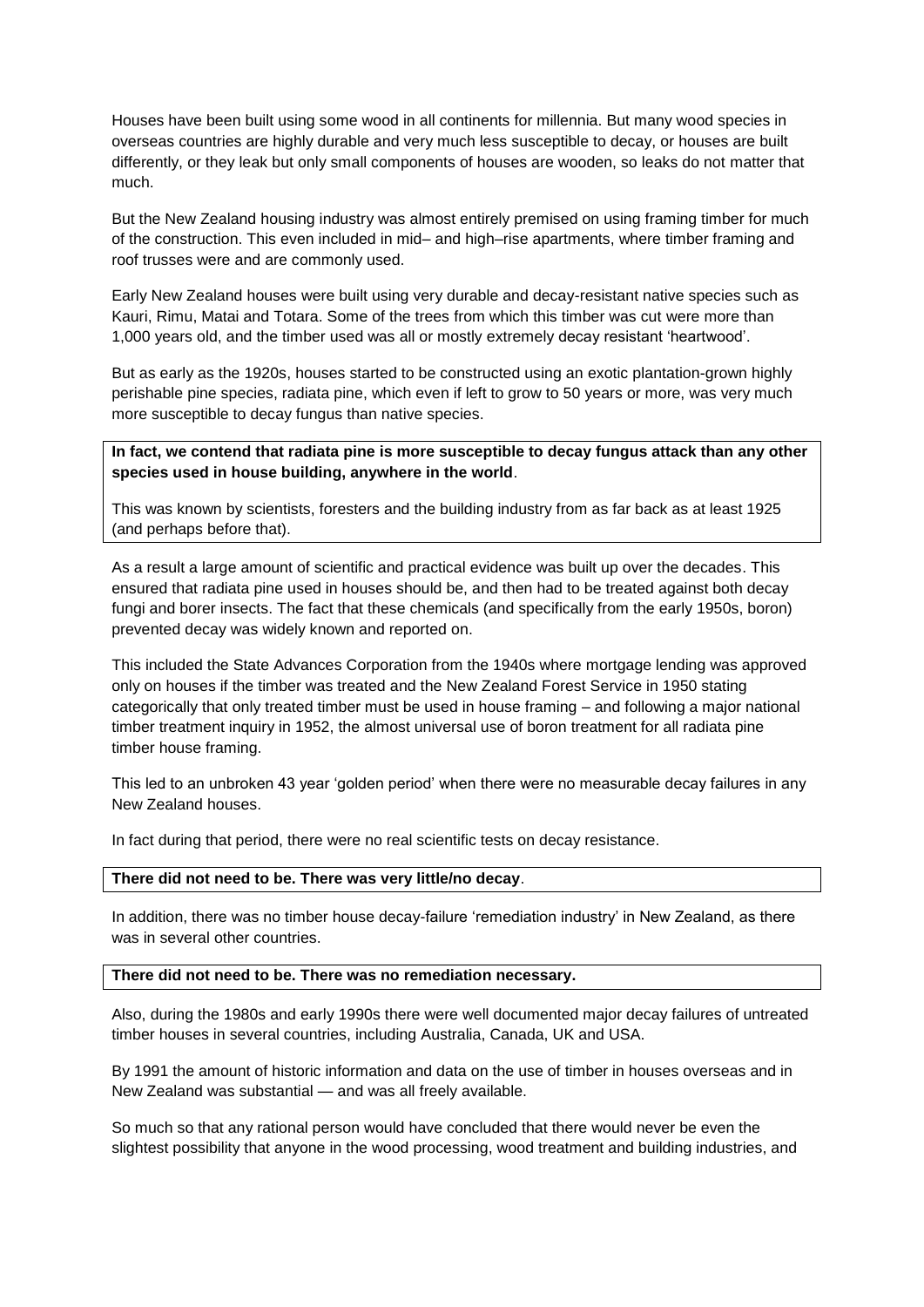especially government departments and politicians, would even begin to contemplate the use of untreated radiata pine timber in New Zealand housing.

But no-one had contemplated the focussed energy, nor drive, nor the naked obsession bordering on cult behaviour of some in the New Zealand wood processing/timber treatment industries to reverse that 43 year 'golden period' and instead to engineer a future leaky homes 'nuclear winter' for victims.

This probably started around 1991, and was executed from 1995 to 2004 — and even to 2011.

This has resulted in more than \$50 billion in damage mostly due to rotting untreated radiata pine in leaky homes; and the serious financial damage, a loss of health, and some premature deaths (including suicides) caused to hundreds of thousands of innocent New Zealand house buyers which continues.

One major company in particular, but ably assisted by another major company, ensured that all pervious facts about the 'golden age' for almost half a century were minimised, or suppressed, or even obliterated from the collective consciousness of the industry and government.

The amount of effort and propaganda skills, apart from reported and alleged chicanery, which went into this process, was truly monumental.

It resulted in the majority in the industry and government being so totally overwhelmed with this tsunami of propaganda, to the point that in 1995 building standards were revised (by otherwise sane and sensible people, including some industry icons) to allow totally untreated radiata pine framing to be used in New Zealand houses.

Those who resisted the move, including some eminent New Zealand scientists with international reputations, and some New Zealand wood treatment specialists, were all tossed aside like rag dolls, or worse.

It must be noted that even this propaganda would have failed but for the complicity of government to actually adopt new building standards. Without that happening, there would have been leaky homes — thousands of them — from 1995 to 2014 and to 2011, but any financial damage caused by leaks would have been but a fraction of what has occurred and continues to occur had the timber been treated against fungal attack.

It is not possible to quantify the specific damage costs of rotting timber by itself, isolated from other elements, but we estimate that damage costs of leaky houses if they had treated timber might account for only about 10–15% of what the costs would be with untreated timber.

It soon became obvious that the change to kiln-dried untreated timber was causing serious damage, to the extent that increasing cases of total destruction of framing in houses which leaked was occurring. However, from 1998 until 2004, no effort was made to change the standards and so pentup damage, and new damage just kept growing–exponentially.

These years became some of the most shameful in New Zealand's political history.

Successive governments, including Prime Ministers ignored what was smothering their faces to the point of suffocation, and one in 2002 even publicly denied there was any problem, while at the same time plotting (successfully) to pass legislation which built a firewall between leaky homes victims and any government liability.

During this period from 1998 to 2004, major processing companies and their associations, and government departments were all trying to suppress and minimise any publicity about damage; but finally they were dragged kicking and screaming into having to face facts. The standards allowing the use of untreated timber were partially rescinded in 2004, but not finally rescinded until 2011.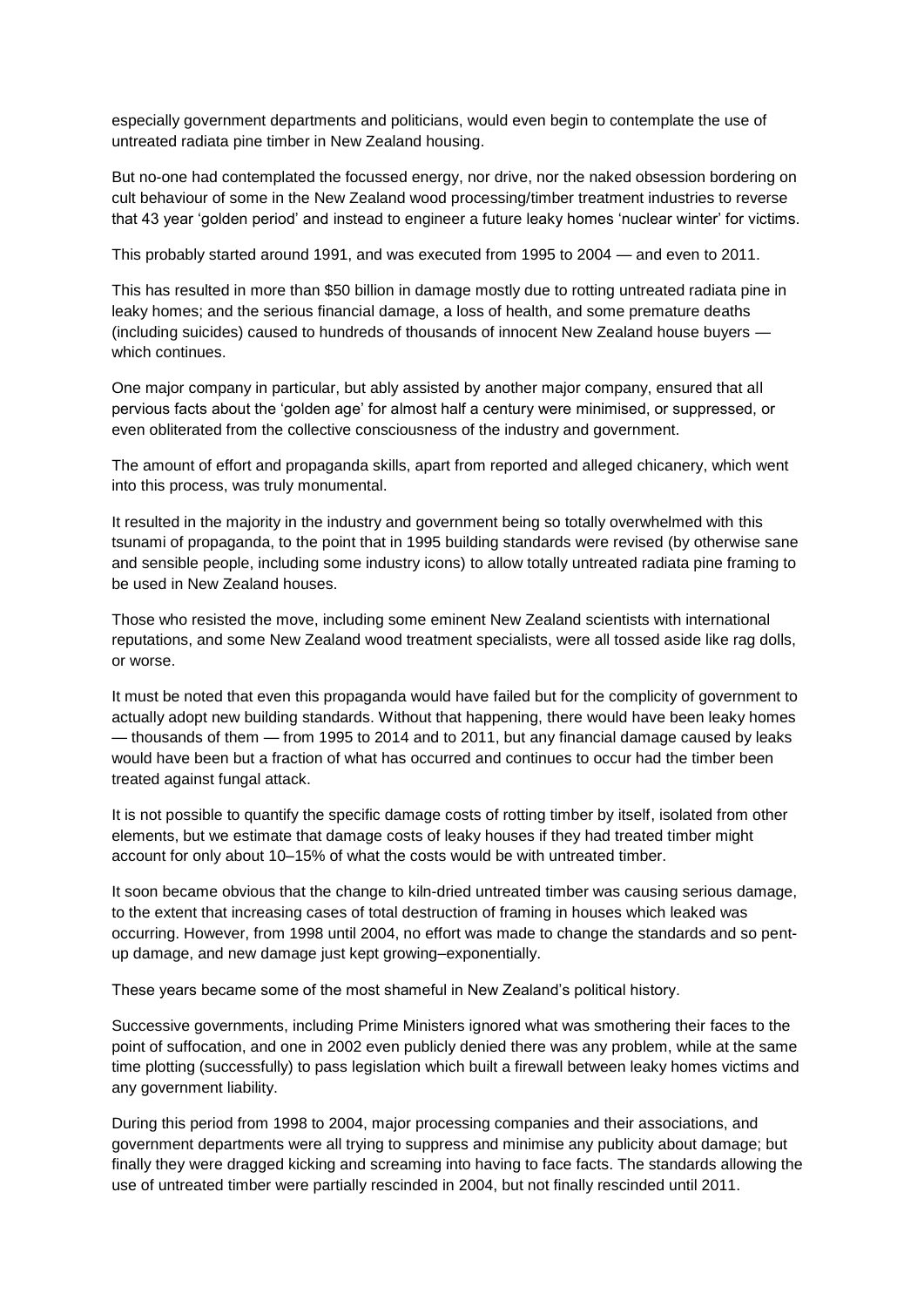The cost in financial and human suffering resulting from the use of untreated timber in houses has continued to escalate — from a crisis to a catastrophe. Various reports, from as early as 2002, have been made of the financial cost, which has escalated from less than \$1.0 million to between \$11 billion and as high as \$22 billion in a PwC report in 2008.

We are confident the costs are magnitudes higher than this — and will be at least \$50 billion and maybe as high as more than \$100 billion.

So many shrink wrapped plastic 'tents' are over houses throughout New Zealand in 2017–2018 (signifying major damage remediation or even total house destruction due to severe rotting of timber), that we have only half-jokingly suggested that this plastic tent has become the new national flower of New Zealand.

So as the carnage continues, and will for years/decades to come, have we learnt anything?

Yes, we have, particularly in modified house design and building materials, which may reduce future damage.

However in other areas we have not learnt from history.

For starters the government, which ultimately caused the catastrophe by changing building standards, has continually downplayed, through to totally denying, that there has been a problem.

A reluctant National government introduced a 'surface scratching' subsidy scheme in 2010 to partially help some victims, but that has already been terminated, after less than 1% of the total costs were allocated.

Indeed New Zealand governments have paid out more for Americas Cup regattas than to hundreds of thousands of leaky homes victims.

If governments had applied the same level of self-censorship to the Christchurch and Kaikoura earthquakes that it has to reporting on leaky homes, the New Zealand public would have been told there were almost no deaths and hardly any property damage in Christchurch in 2010–2011, and that only a few small pebbles fell onto the main road and onto the main rail-line in Kaikoura in 2016.

The government continues to ignore the problem to this day.

For instance, the government building Ministry, which briefed the incoming Ardern government on building issues in late 2017 ignored that there is any existing leaky building problem (there is — a massive one) and made scant mention of earlier lessons. It even used 10 year old damage cost estimates which even then those at the periphery of the leaky homes catastrophe knew to be only a fraction of the true cost to date.

But possibly the worst of all; in 2016–2017 industry, science and government officials met to completely rewrite building standards as they relate to the use of treatment chemicals in timber, and the use in houses.

Inexplicably they have voted to re-introduce untreated timber into houses; albeit with a requirement for an 'envelope' of anti-decay boron treatment around the surface of timber framing. Almost 50% of the timber will be 100% untreated, and will still comply with the building code.

If history is any guide, and it will be, New Zealand house builders and owners may yet again be facing sloppy manufacture and treatment — or worse; and sloppy handling and installation of this timber in houses — or worse.

#### **Will it be 'Back to the Future'?**